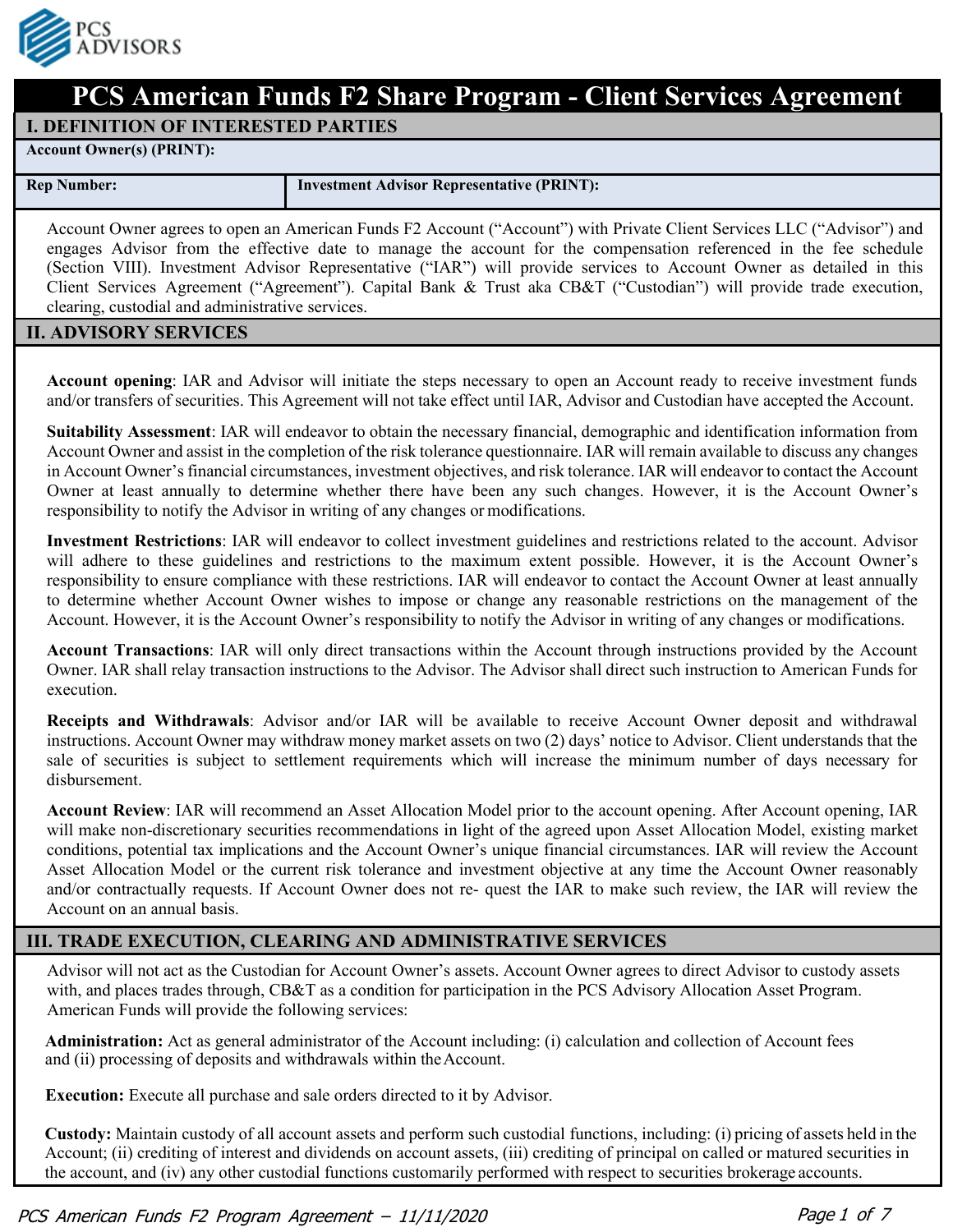## **III. TRADE EXECUTION, CLEARING AND ADMINISTRATIVE SERVICES (Continued)**

**Account Statements:** Create and forward Monthly Account Statements for each month in which activity occurs in Account Owner's account. Securities are valued by an independent pricing service, where available.

**Clearance:** Provide clearing services of all executed purchases and sales directed to it.

**Confirmations:** Forward confirmations of each purchase and sale to Account Owner.

**Security Delivery:** Deliver securities held in the account when and if instructed, unless the account is requested for liquidation.

**Quarterly Reporting:** Provide quarterly information reports, including; (i) current asset allocation, (ii) portfolio and benchmark results, (iii) performance information, (iv) securities pricing, and (v) securities holdings data.

## **IV. TRADING AUTHORIZATION**

Account Owner authorizes the Advisor to purchase and sell securities, or other investments, by providing such orders on a *nondiscretionary* basisto the IAR. Advisor's recommendations will be executed only upon Account Owner's consent. Advisor agrees to make recommendations in accordance with the Account Owner's investment objectives as communicated to the Advisor in writing from time to time. In all such purchases and sales, Advisor and CB&T are authorized to instructions of the Account Owner. Advisor is authorized to act for the Account Owner in the same manner, and with the same force and effect, as the Account Owner could do with respect to such purchases and sales, including effectuating tenders, exchanges, redemptions, or other similar actions with respect to securities held in the Account. This trading authorization shall remain in full force and effect until this Agreement is terminated in compliance with Section IX of this Agreement.

#### **V. ADVISORY FEES**

Account Owner authorizes American Funds to deduct all applicable fees, including the Advisory Fee and Brokerage Expenses/Charges from Account Owner's Account and pay the Advisory Fee to Advisor. The applicable Advisory Fees are referenced in the Fee Schedule (Section VII). The Advisory Fee covers all fees for the services of the IAR, Advisor, and American Funds as explained in Sections II and III of this Agreement. However, the Advisory Fee does not cover: Investment Company Expenses (Section XII). The Advisory Fees are based on the total market value of assets held in the account. The fee rate is annualized and paid quarterly in arrears. Advisory fees are independent of the level of trading activity in the account. Fees may be higher than the commissions generated by a traditional brokerage account during periods of low portfolio turnover.

The first payment is due the first day of the quarter following the initial deposit of assets into the Account and will be assessed pro rata based on the number of days remaining until the end of the calendar quarter. Subsequent payments are assessed and due on the first day of each calendar quarter based on the value of the account assets as of the close of business on the last business day of the preceding quarter.

Cash balances in the Account are automatically invested in a sweep vehicle, which may be a money market fund or bank deposit product. Account Owner pays internal operating expenses, including any and all management fees of the underlying sweep vehicle. If there are insufficient funds within the sweep vehicle to cover the Advisory Fee, Account Owner hereby authorizes Advisor to execute sales of non-money market securities to pay the Advisory Fee.

## **V. BROKERAGE EXPENSES/SEPARATE MAINTENANCE CHARGES**

Brokerage charges may be applicable in the following cases: outgoing account transfers, overnight delivery, reorganization activities, returned checks, settlement extensions, certificate issuance, wired funds, qualified account custodial maintenance, qualified account termination, SEC/SIC/exchange fees, and limited partnership and private placement subscription, redemption, and registration. Brokerage charges are subject to change. Contact your IAR for the current fees.

## **VII. FEE SCHEDULE**

The Advisory Fee for the American Funds F2 Share program is a flat 0.50% of the assets held within the program, regardless of account size.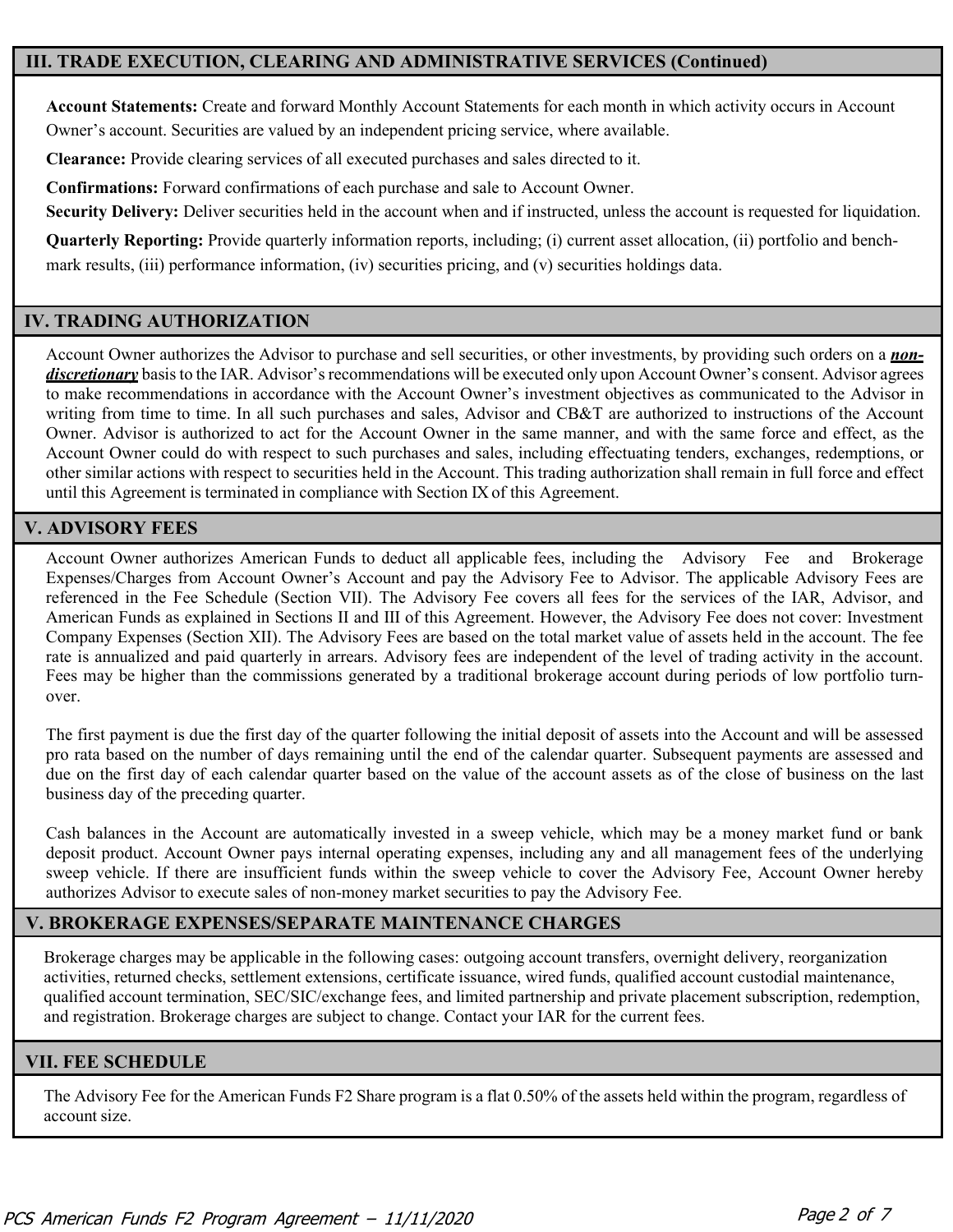# **VII. TERMINATION**

This Agreement may be terminated by the Account Owner or the Advisor upon written notice to the other. If an Account is to be liquidated as the result of a termination notice, it is understood that the Advisor may take up to two (2) trading days to effect a requested liquidation. Proceeds will be payable to the Account Owner within (10) days of liquidation. Termination of this Agreement will not affect the liabilities or obligations of the parties arising from transactions initiated prior to termination. If for any reason the Account value falls below the required account minimum (including withdrawals by the Account Owner), the Advisor has the right to either (i) liquidate the account and remit proceeds, or (ii) move the assets within the Account to a commission-based brokerage account. As disclosed, fees are paid in arrears of services provided. Upon termination, any accrued fees not yet assessed will be deducted from the redemption of the account prior to disbursement.

# **IX. OWNER REPRESENTATIONS**

Account Owner is of legal age and has the authority and power to enter into this Agreement. If this Agreement is being signed on behalf of a corporation, partnership, trust, or other business or legal entity, Account Owner represents that applicable law and governing documents authorize and permit this Agreement. If this Agreement is entered into by a trustee or other fiduciary, including fiduciary trustees or other representatives of assets subject to ERISA, such trustee or other fiduciary represents and warrants that Account Owner's participation in the Account is permitted by the relevant governing instrument.

## **X. OWNER RESPONSIBILITIES**

Account Owner shall be solely responsible for the completeness and accuracy of the Account Owner's data and information furnished to Advisor and IAR. Account Owner must inform the Advisor in writing of changes in the Account Owner's financial goals, financial conditions, or circumstances that would impact time horizon, investment objective, risk tolerance, or the suitability of the current portfolio. Account Owner will notify the Advisor in writing of any specific restrictions imposed upon the account either by reason of the Account Owner's personal choice or by the governing documents of an account, such as trust agreement powers, partnership agreements, or corporate charter or by-law or applicable statute. Neither Advisor, nor the IAR, shall have any liability for Account Owner's failure to inform Advisor in a timely manner of any material change to the Account Owner's financial circumstances that might affect the manner in which the Account recommendations are provided. Account Owner agrees to furnish Advisor with such documents an Advisor reasonably requests including, but not limited to: (a) government issued identification to ascertain or verify the identity of the Account Owner, and (b) documents that verify the authority and/or empowerment to enter into this Agreement. Account Owner further agrees to notify Advisor in writing of any event that might affect the validity of this Agreement.

## **XI. ADDITIONAL DISCLOSURE**

**Legal Advice or Proceedings:** Account Owner understands that nothing in this Agreement, including the Trading Authorization, shall allow IAR to take action or render any advice involving legal action on behalf of Account Owner. Advisor will not advise or act on behalf of Account Owner in legal proceedings, including class actions or bankruptcies, involving securities purchased or held in the Account Owner's Account. Advisor is not responsible for tracking or researching potentially or actually relevant class action notices and proceedings. CB&T is responsible for sending all class action related communications.

**Advisory Fee:** Account Owner understands that the IAR and Advisor, and their agents shall be entitled to share in the Advisory Fee in payment for performance of their respective services.

**Differing Advice:** Account Owner understands that the IAR and Advisor and their affiliates may perform advisory and/ or brokerage services for various Account Owners. IAR may give advice or take actions for other Account Owners that differ from the advice given or the timing or the nature of any action taken for Account Owner's Account. The IAR may, but is not obligated to, recommend for purchase or sale any security that the IAR, Advisor, or any of their affiliates may purchase or sell for their own accounts or the account of any other account owner.

**Personal Trading:** IAR may engage in personal trading of securities. Advisor has adopted a Code of Ethics which sets forth high ethical standards of business conduct. Personal securities transactions may be the same, similar transactions, or opposite in nature from Account Owner transactions, and may be effected at different times or prices. Advisor shall not have any obligation to effect similar transactions for Account Owner.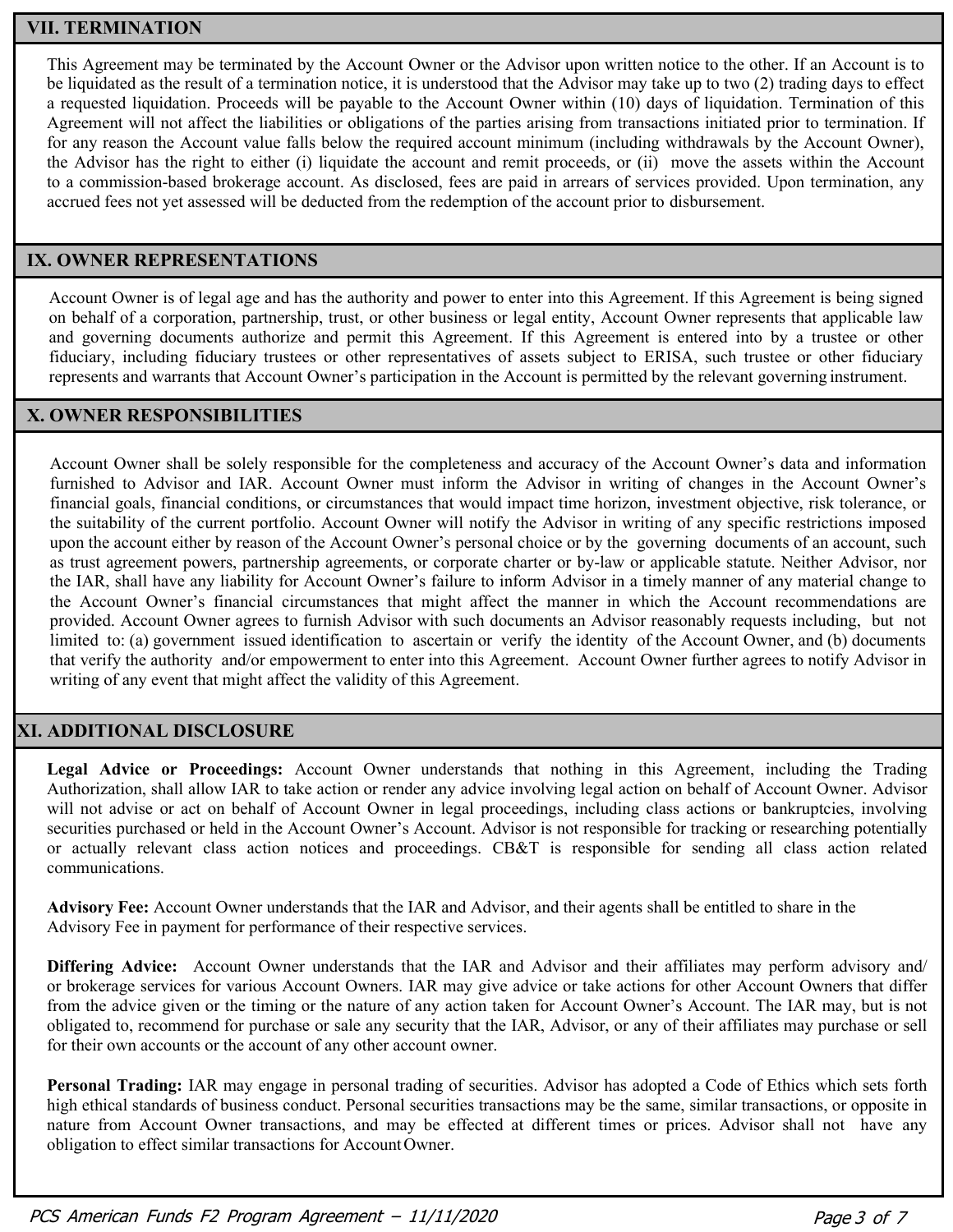#### **XI. ADDITIONAL DISCLOSURE (continued)**

**Standard of Care:** The Advisor's sole standard of care is to act with due care and diligence expected of a prudent person in like capacity, in similar circumstances and familiar with such matters. The Advisor and its employees shall not be liable for acts performed in good faith or for errors in judgment. Advisor is not responsible for losses arising from acts of a third party, such as broker-dealer or custodian, provided, in the case of broker-dealers, the Advisor uses reasonable care in selecting them. Advisor may rely on published reports, but is not responsible if the reports are inaccurate and the advisor reasonably relies upon such reports.

**Investment Company Expenses:** The American Funds F-2 share class program does not, by definition, assess 12b-1 fees.

**Inherent Risks:** Account Owner understands the inherent risks and volatility associated with securities, such as mutual funds, ETFs, and individually issued stocks and bonds and other securities. Account Owner understands that the Account is designed as a long-term investment vehicle and that withdrawal of assets may impair the achievement of Account Owner's investment objectives and change the risk level of the Account.

**No Guarantee:** Account Owner understands that there is no guarantee that Account Owner's investment objectives will be achieved. Account Owner also understands that past performance is not a guarantee of future results.

**Proxy Voting:** Advisor is precluded from, and Account Owner shall be responsible for: (a) directing the manner in which proxies solicited by issuers of securities Account Owner beneficially owns shall be voted, and (b) making all elections relative to any mergers, acquisitions, tender offers, bankruptcy proceedings, or other events pertaining to the securities in the Account. Account Owner authorizes and directs Advisor to instruct CB&T to forward to Account Owner copies of all proxies and shareholder communications relating to the Account.

**Minimum Balance:** Account Owner understands that the American Funds dictates the minimum balance requirement, but in most cases it is \$250 or \$1000. See prospectus for additional details. Account Owner further understands that failure to maintain the minimum balance can result in Termination as described in Section IX of this Agreement.

# **XII. OTHER CONTRACT MATTERS**

**Choice of Law:** This Agreement shall be governed by all applicable federal laws, except that the contractual terms and related remedies of this Agreement will be interpreted under the laws of the Commonwealth of Kentucky, without reference to the principles of conflict of laws, provided that there is no inconsistency with federal securitieslaws.

**Prohibition of Assignment:** This Agreement cannot be assigned or transferred, in any manner, by any party, without the written consent of all parties receiving or rendering services under this Agreement. This clause shall not affect the Advisor's right to amend this Agreement or to reassign the IAR of record on the Account.

**Integration:** This Agreement represents Account Owner's entire understanding with regard to all terms and conditions.

**Severability:** If any part of this Agreement is found to be invalid or unenforceable, it will not affect the validity or enforceability of the remainder of this Agreement.

**Amendments:** Advisor shall have the sole right to amend this Agreement by modifying or rescinding any of its existing provisions or by adding a new provision. Any such amendment shall be effective thirty (30) days after Advisor has notified the Account Owner in writing of any change or such later date as is established by Advisor. However, should the IAR terminate association with the Advisor, or otherwise be found to be acting outside conformance with this Agreement or internal policies and procedures, the Advisor may appoint another IAR within a thirty (30) day prior notice to the Account Owner. Account Owner may not amend this Agreement without the express written agreement of the Advisor.

**Privacy Policy:** None of the information or data that Account Owner provides to IAR, Advisor, or CB&T will be disclosed to any non-affiliated firm, person or entity without prior consent of Account Owner, unless such disclosure is required by law, rule or regulation. Account owner consents to the disclosure and distribution of information to persons, employees or entities affiliated or related to Advisor and necessary for the completion of this Agreement, specifically including Private Client Services LLC.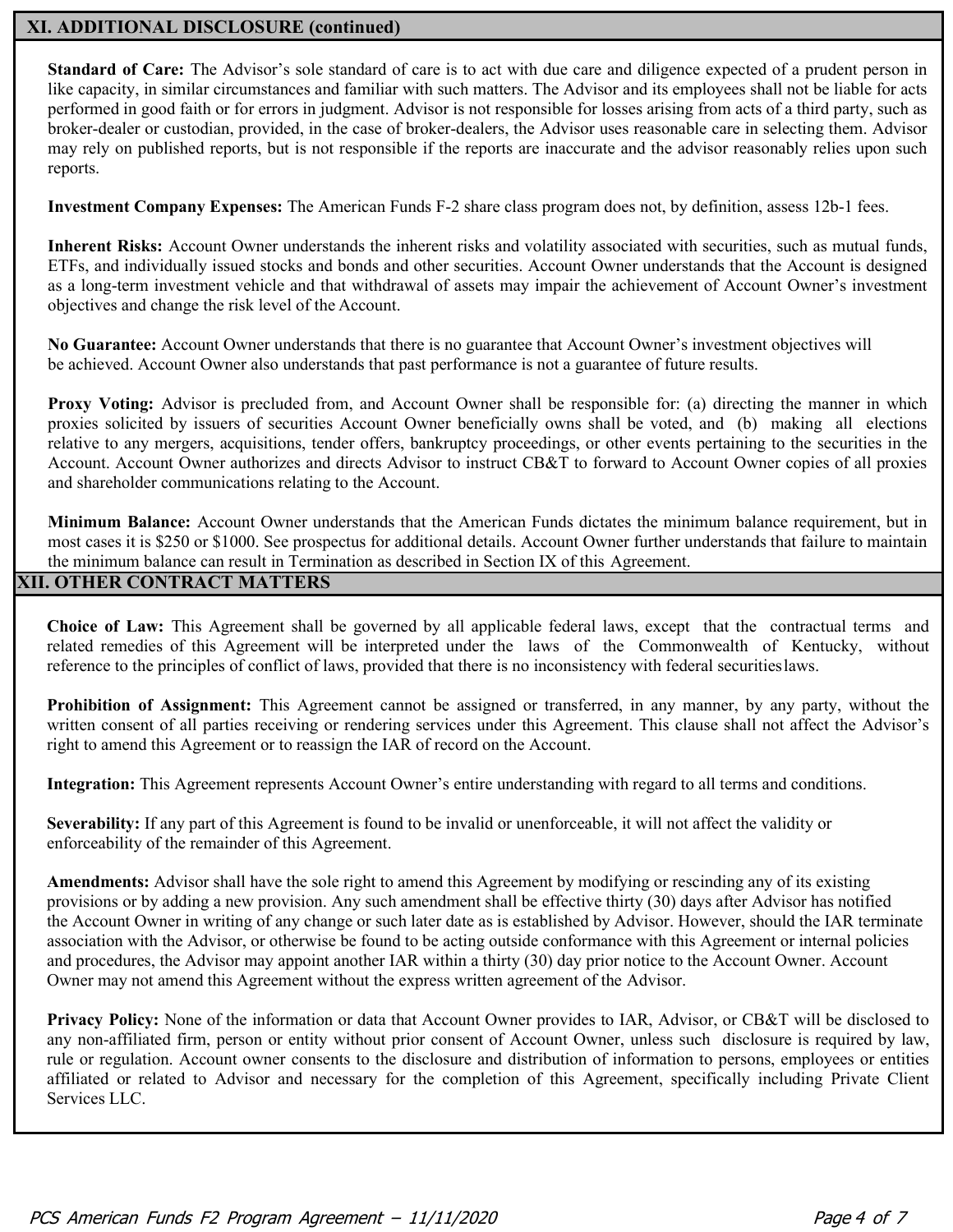# **XII. OTHER CONTRACT MATTERS (continued)**

**Suitability:** I have considered the following factors in determining that a fee-based account is best for me:

- My past and anticipated trading activity;
- Past and anticipated use of products and services available in the Account;
- The value and type of assets eligible for investment in the Account;
- The costs and potential benefits of advisory services
- Financial goals, investment objectives, risk tolerance and time horizon;
- Additional services provided by the IAR;
- Personal preferences concerning available payment alternatives;
- Advantage or disadvantage of paying separately for each trade executed and each service utilized;
- The tax consequence of liquidating current assets for deposit to the Account;
- The changing nature of all factors noted above and the need to periodically reevaluate the use of a fee based account.

# **XIII. NOTICES**

All legal written notices by the Account Owner shall be sent to the Advisor's Address by hand, first class mail, or by certified mail (return receipt requested). Advisor Address:

> Private Client Services, LLC Attention: Compliance Department 2225 Lexington Rd Louisville, KY 40206

All legal notices by the Advisor shall be sent to the Account Owner's address of record by hand, first class mail, or by certified mail (return receipt requested).

# **XIV. ARBITRATION**

#### **DISCLOSURES:**

**This agreement contains a pre-dispute arbitration clause. By signing an arbitration agreement the parties agree as follows:**

**All parties to this agreement are giving up the right to sue each other in court, including the right to a trial by jury, except as provided by the rules of the arbitration forum in which a claim is filed.**

**Arbitration awards are generally final and binding; a party's ability to have a court reverse or modify an arbitration award is very limited.**

**The ability of the parties to obtain documents, witness statements, and other discovery is generally more limited in arbitration than in court proceedings.**

**The arbitrators do not have to explain the reason(s) for their award unless, in an eligible case, a joint request for an explained decision has been submitted by all parties to the panel at least 20 days prior to the first scheduled hearing date.**

**The panel of arbitrators may include a minority of arbitrators who were or are affiliated with the securities industry.**

**The rules of some arbitration forums may impose time limits for bringing a claim in arbitration. In some cases, a claim that is ineligible for arbitration may be brought in court.** 

**The rules of the arbitration forum in which the claim is filed, and any amendments thereto, shall be incorporated into this agreement.**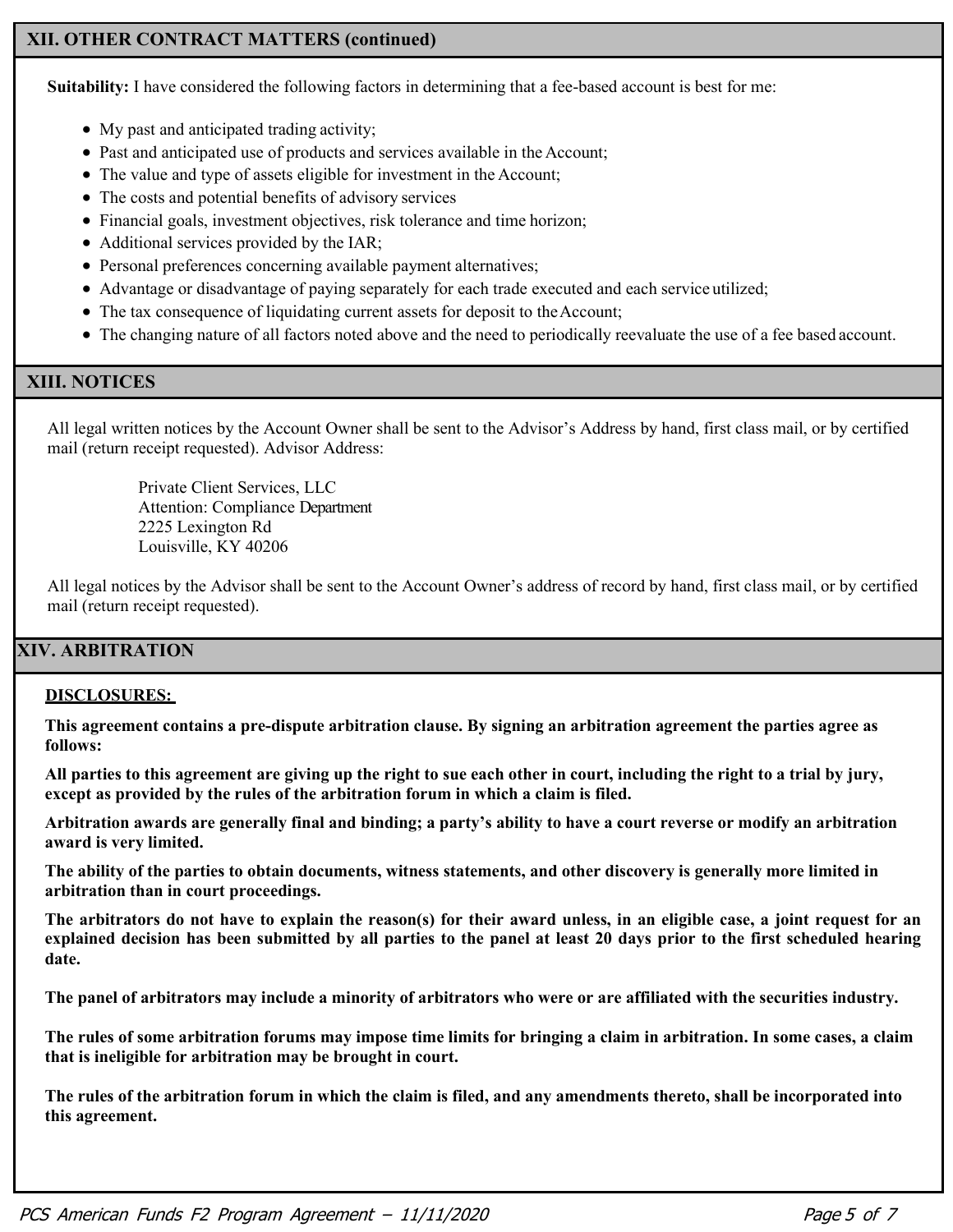## **XIV. ARBITRATION (continued)**

#### **AGREEMENT:**

**Any controversy between you and us shall be submitted to arbitration before the financial industry regulatory authority. No person shall bring a putative or certified class action to arbitration, nor seek to enforce any predispute arbitration agreement against any person who has initiated in court a putative class action; or who is a member of a putative class who has not opted out of the class with respect to any claims encompassed by the putative class action until:**

- **(i) the class certification is denied;**
- **(ii) the class is decertified; or**
- **(iii) the customer is excluded from the class by the court.**

**Such forbearance to enforce an agreement to arbitrate shall not constitute a waiver of any rights under this agreement except to the extent stated herein. The laws of the Commonwealth of Kentucky shall govern.**

#### **XV. INDEMNIFICATION**

Account Owner will indemnify and hold harmless Private Client Services LLC, IAR, and their respective members, partners, officers, directors, agents, employees, control persons, and affiliates harmless, to the maximum extent permitted by applicable laws, from all loss, cost, indebtedness, liability, and expense (including without limitation, court costs and attorneys' fees and expenses) arising out of: (i) any misrepresentation or omission of a material fact by Account Owner, or (ii) Account Owner's failure to perform Account Owner's Responsibilities (Section XII). The indemnification provided here shall survive the Termination of this Agreement. For accounts with assets subject to ERISA, the Account Owner or trustees specifically agree to indemnify and hold harmless the IAR and Advisor from the risk of liability associated with breach of fiduciary duty by a fiduciary other than the IAR or Advisor as long as IAR or Advisor are not found to have breached any individual fiduciary duty owed.

#### **XVI. RECEIPT OF REQUIRED DOCUMENTATION**

**Account Owner acknowledges that the IAR has explained, and Account Owner understands the following risks and/ or fees that may apply to the Account: (CHECK ALL THAT APPLY)** 

| Calculation and Billing of Advisory Fees |  |
|------------------------------------------|--|
|------------------------------------------|--|

Maintenance, Asset Transfer and Termination Fees Fluctuation of Interest Rates and Yields

Market Volatility and Fluctuation of Asset Values

**Account Owner has received the following documents and disclosures: (CHECK ALL THAT APPLY)**

Private Client Services, LLC – SEC Form ADV Part II (Firm Brochure)

Private Client Services, LLC – SEC Form ADV Part II Appendix 1 (Wrap Fee Program Brochure)

Private Client Services, LLC – SEC Form ADV Part II-B (Brochure Supplement – Advisor Biography)

**The following disclosures are available to view and print on our website. Please visit [www.pcsbd.net/disclosures](http://www.pcsbd.net/disclosures) to view these and other important information related to your account.**

Private Client Services, LLC – Privacy Policy

Private Client Services, LLC – Business Continuity Plan